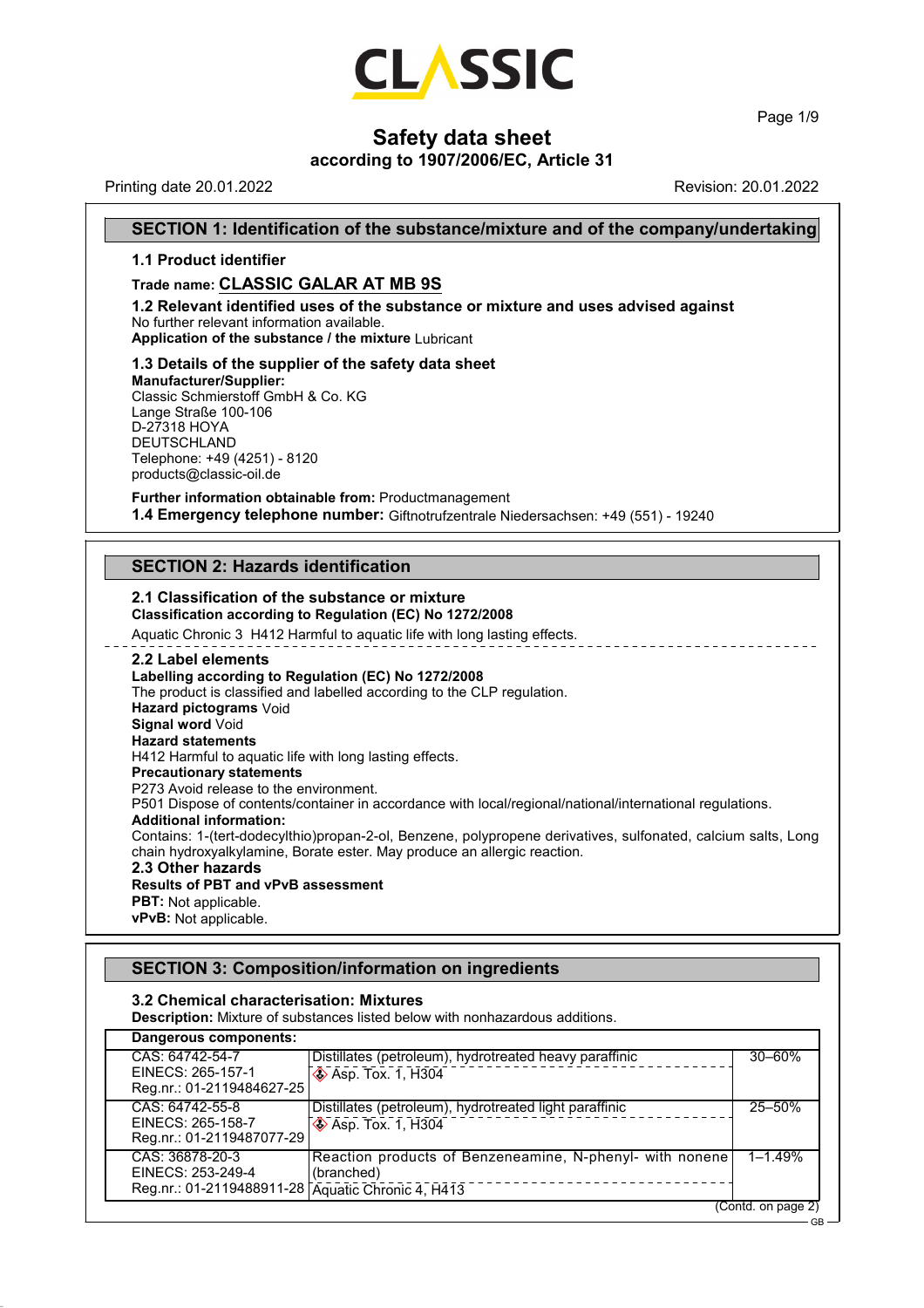

Page 2/9

# **Safety data sheet according to 1907/2006/EC, Article 31**

Printing date 20.01.2022 **Revision: 20.01.2022** Revision: 20.01.2022

#### **Trade name: CLASSIC GALAR AT MB 9S**

|                                                                                                                   |                                                                                                                                                                                                                                                    | (Contd. of page 1) |
|-------------------------------------------------------------------------------------------------------------------|----------------------------------------------------------------------------------------------------------------------------------------------------------------------------------------------------------------------------------------------------|--------------------|
| CAS: 398141-87-2<br>EC number: 800-172-4<br>Reg.nr.: 01-2119969520-35 < <a> Gagatic Chronic 2, H411</a>           | thiophene, tetrahydro-, 1,1-dioxide,3-(C9-11-isoalkyloxy) derivs.,<br>C <sub>10-rich</sub>                                                                                                                                                         | 1-1.49%            |
| CAS: 67124-09-8<br>EINECS: 266-582-5                                                                              | 1-(tert-dodecylthio)propan-2-ol<br>Aquatic Acute 1, H400; Aquatic Chronic 1, H410; 1 Skin Sens.                                                                                                                                                    | $0.1 - 0.99\%$     |
| Reg.nr.: 01-2119953277-30<br>ELINCS: 471-920-1<br>Reg.nr.: 01-0000019770-68 ( $\sqrt{\sqrt{}}$ Skin Sens. 1, H317 | 1. H <sub>3</sub> 17<br>Acetamide, 2-hydroxy-, N, N-dicocoalkyl derivs<br>Specific concentration limit: Skin Sens. 1; H317: $C \ge 9.4$ %                                                                                                          | $0.1 - 0.99\%$     |
| Reg.nr.: 01-2120040541-70                                                                                         | Benzene, polypropene derivatives, sulfonated, calcium salts<br>$\Diamond$ Skin Sens. 1, H317                                                                                                                                                       | $0.1 - 0.99\%$     |
| EC number: 939-580-3                                                                                              | C14-18 alpha-olefin epoxide, reaction products with boric acid                                                                                                                                                                                     | $0.1 - 0.99\%$     |
| ELINCS: 482-000-4                                                                                                 | Long chain hydroxyalkylamine<br>Reg.nr.: 01-0000020142-86 \\ Skin Sens. 1, H317; Aquatic Chronic 3, H412                                                                                                                                           | $0.1 - 0.99\%$     |
| CAS: 95-38-5<br>EINECS: 202-414-9<br>Reg.nr.: 01-2119777867-13                                                    | 2-(2-heptadec-8-enyl-2-imidazolin-1-yl)ethanol<br>$\circledast$ STOT RE 2, H373; $\circledast$ Skin Corr. 1C, H314; Eye Dam. 1, H318;<br>Aquatic Acute 1, H400 (M=10); Aquatic Chronic 1, H410;<br>$\Diamond$ Acute Tox. 4, H302                   | $0.01 - 0.15%$     |
| CAS: 1218787-32-6<br>EC number: 620-540-6<br>Reg.nr.: 01-2119510877-33                                            | 2,2'-(C16-18 (evennumbered, C18 unsaturated) alkyl imino) 0.01-0.15%<br>diethanol<br>Skin Corr. 1C, H314; Eye Dam. 1, H318; $\leftrightarrow$ Aquatic Acute 1,<br>H400 (M=10); Aquatic Chronic 2, H411; $\langle \cdot \rangle$ Acute Tox. 4, H302 |                    |

#### **Additional information:**

The mineral oils in the product contain < 3% DMSO extract (IP 346).

For the wording of the listed hazard phrases refer to section 16.

#### **SECTION 4: First aid measures**

#### **4.1 Description of first aid measures**

**After inhalation:** Supply fresh air; consult doctor in case of complaints.

**After skin contact:** Wash with soap and water.

**After eye contact:** In case of eye contact, immediately rinse with clean water for 10-15 minutes.

**After swallowing:**

Do not induce vomiting; call for medical help immediately.

Rinse mouth thoroughly

#### **4.2 Most important symptoms and effects, both acute and delayed**

No further relevant information available.

**4.3 Indication of any immediate medical attention and special treatment needed** No further relevant information available.

#### **SECTION 5: Firefighting measures**

#### **5.1 Extinguishing media**

# **Suitable extinguishing agents:**

Water fog. Foam. Powder. Dry chemical product.

Use fire extinguishing methods suitable to surrounding conditions.

**For safety reasons unsuitable extinguishing agents:** Water with full jet

**5.2 Special hazards arising from the substance or mixture** No further relevant information available.

#### **5.3 Advice for firefighters**

**Protective equipment:**

Exercise caution when fighting any chemical fire.

Use water spray or fog for cooling exposed containers.

Do not enter fire area without proper protective equipment, including respiratory protection.

GB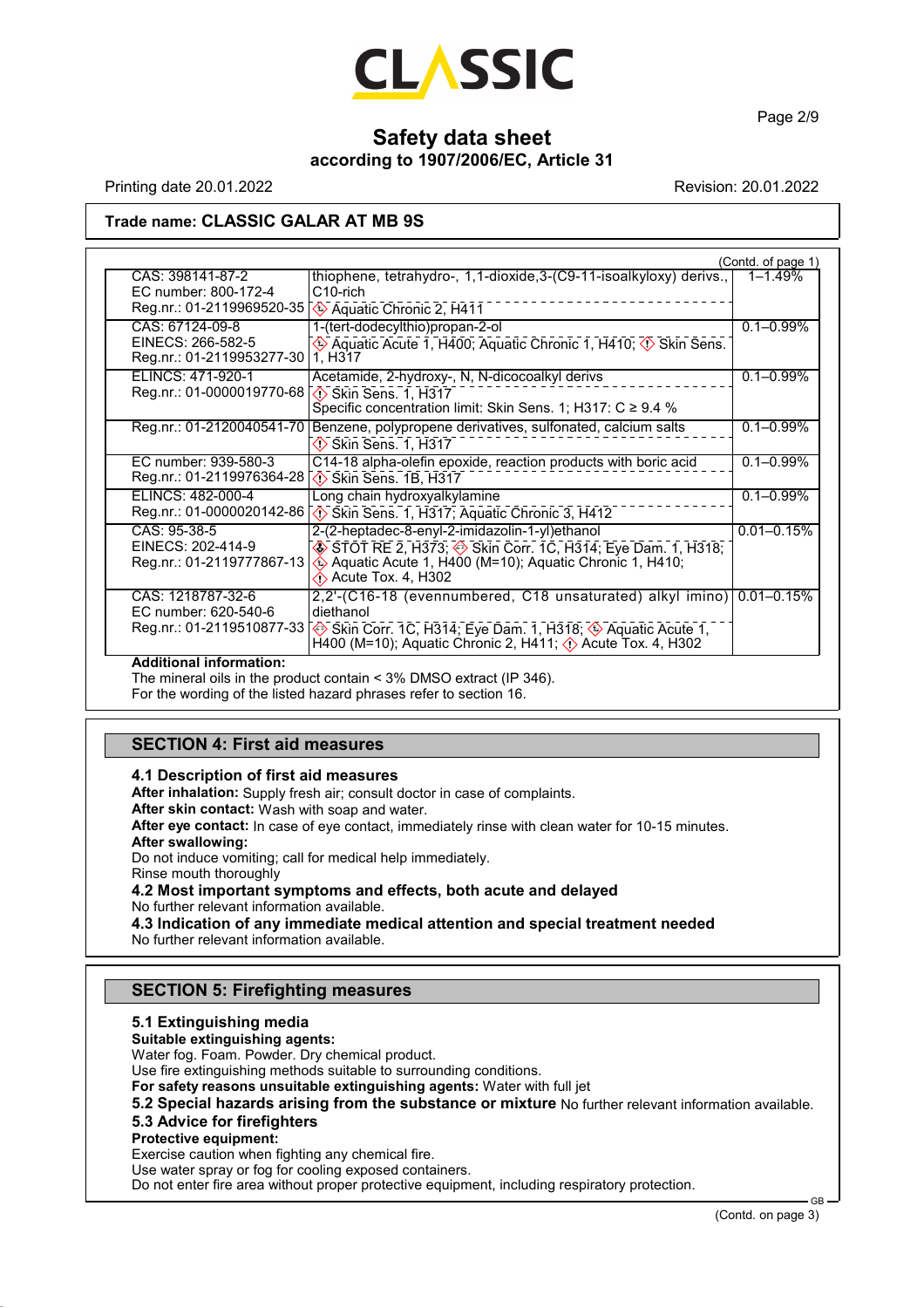

Page 3/9

# **Safety data sheet**

#### **according to 1907/2006/EC, Article 31**

Printing date 20.01.2022 Revision: 20.01.2022

### **Trade name: CLASSIC GALAR AT MB 9S**

(Contd. of page 2)

#### **SECTION 6: Accidental release measures**

**6.1 Personal precautions, protective equipment and emergency procedures**

# Wear suitable protective clothing and gloves.

**6.2 Environmental precautions:**

Do not allow product to reach sewage system or any water course.

Inform respective authorities in case of seepage into water course or sewage system.

Do not allow to enter sewers/ surface or ground water.

#### **6.3 Methods and material for containment and cleaning up:**

For containment: Impound and recover large spill by mixing it with inert granular solids. Methods for cleaning up: Detergent. Take up liquid spill into absorbent material sand, saw dust, kieselguhr.

Other information: Spill area may be slippery. Use suitable disposal containers.

#### **6.4 Reference to other sections**

See Section 7 for information on safe handling.

See Section 8 for information on personal protection equipment.

See Section 13 for disposal information.

#### **SECTION 7: Handling and storage**

#### **7.1 Precautions for safe handling**

Precautions for safe handling: Avoid all unnecessary exposure. Both local exhaust and general room ventilation are usually required.

Handling temperature: < 40 °C

Hygiene measures: Wash hands and other exposed areas with mild soap and water before eating, drinking or smoking and when leaving work.

**Information about fire - and explosion protection:** No special measures required.

#### **7.2 Conditions for safe storage, including any incompatibilities Storage:**

**Requirements to be met by storerooms and receptacles:**

Keep container tightly closed in a dry, cool and well-ventilated place.

**Information about storage in one common storage facility:** Not required.

**Further information about storage conditions:** Storage temperature: < 40 °C

**7.3 Specific end use(s)** No further relevant information available.

#### **SECTION 8: Exposure controls/personal protection**

#### **8.1 Control parameters**

**Additional information about design of technical facilities:** No further data; see item 7.

**Ingredients with limit values that require monitoring at the workplace:**

The product does not contain any relevant quantities of materials with critical values that have to be monitored at the workplace.

**Additional information:** The safety data sheet of the pre-supplier served as the basis for the creation.

#### **8.2 Exposure controls**

**Personal protective equipment:**

**General protective and hygienic measures:** Wash hands before breaks and at the end of work. **Respiratory protection:**

No special respiratory protection equipment is recommended under normal conditions of use with adequate ventilation.

#### **Protection of hands:**



Protective gloves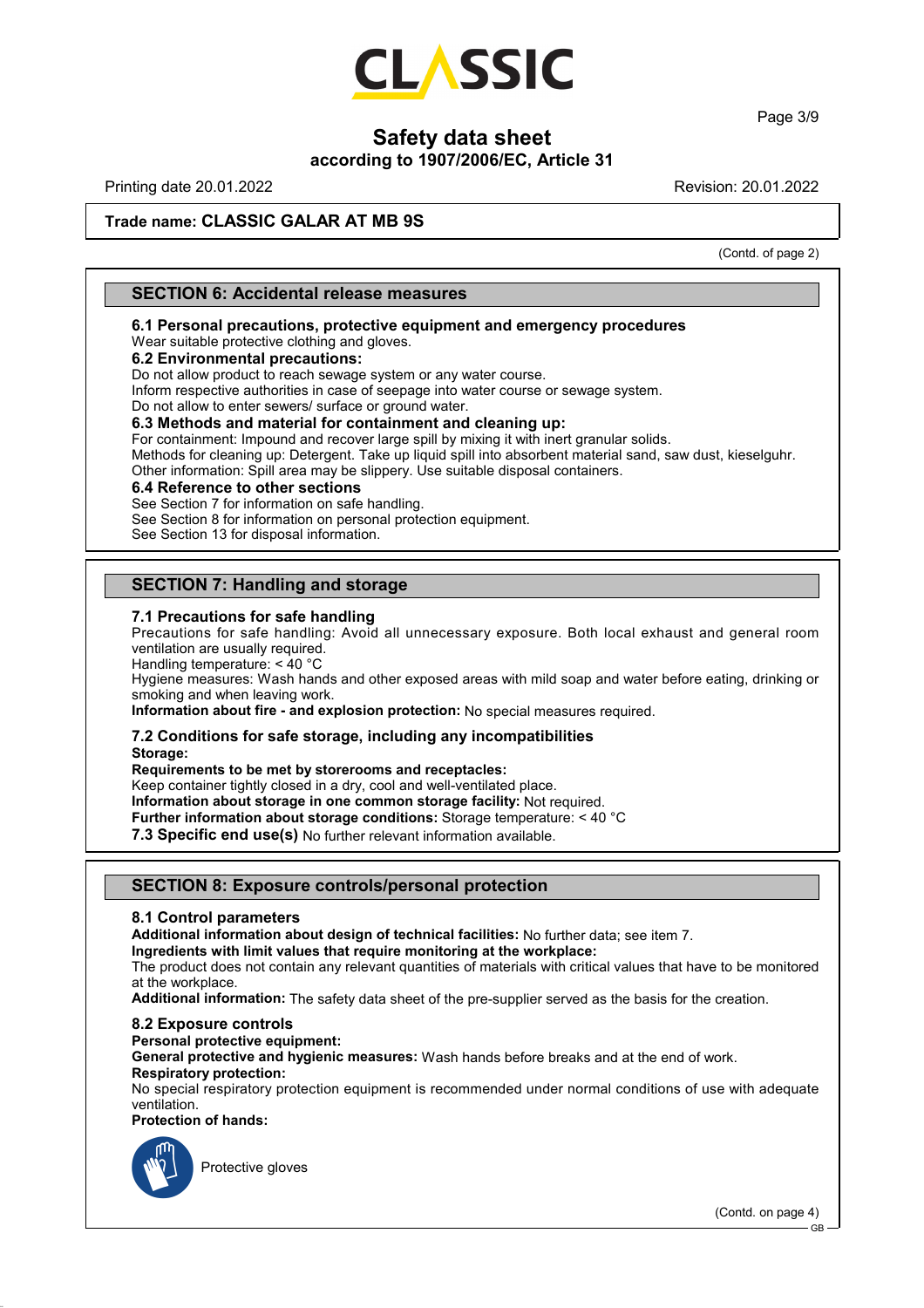

Page 4/9

# **Safety data sheet**

# **according to 1907/2006/EC, Article 31**

Printing date 20.01.2022 **Revision: 20.01.2022** Revision: 20.01.2022

#### **Trade name: CLASSIC GALAR AT MB 9S**

(Contd. of page 3)

The glove material has to be impermeable and resistant to the product/ the substance/ the preparation. Due to missing tests no recommendation to the glove material can be given for the product/ the preparation/ the chemical mixture.

Selection of the glove material on consideration of the penetration times, rates of diffusion and the degradation

## **Material of gloves**

Nitrile rubber, NBR

Recommended thickness:> 0.35 mm.

The selection of the suitable gloves does not only depend on the material, but also on further marks of quality and varies from manufacturer to manufacturer. As the product is a preparation of several substances, the resistance of the glove material can not be calculated in advance and has therefore to be checked prior to the application.

#### **Penetration time of glove material**

>480min

The exact break through time has to be found out by the manufacturer of the protective gloves and has to be observed.

#### **Eye protection:**



Tightly sealed goggles

|                                                                                                                       | <b>SECTION 9: Physical and chemical properties</b> |                    |  |
|-----------------------------------------------------------------------------------------------------------------------|----------------------------------------------------|--------------------|--|
| 9.1 Information on basic physical and chemical properties<br><b>General Information</b><br>Appearance:                |                                                    |                    |  |
| Form:                                                                                                                 | Fluid                                              |                    |  |
| Colour:                                                                                                               | Yellow                                             |                    |  |
| Odour:                                                                                                                | Characteristic                                     |                    |  |
| <b>Odour threshold:</b>                                                                                               | Not determined.                                    |                    |  |
| pH-value:                                                                                                             | Not determined.                                    |                    |  |
| Change in condition<br><b>Melting point/freezing point:</b><br>Initial boiling point and boiling range: Undetermined. | Undetermined.                                      |                    |  |
| <b>Flash point:</b>                                                                                                   | >180 °C (ASTM D92)                                 |                    |  |
| Flammability (solid, gas):                                                                                            | Not applicable.                                    |                    |  |
| <b>Decomposition temperature:</b>                                                                                     | Not determined.                                    |                    |  |
| Auto-ignition temperature:                                                                                            | Not determined.                                    |                    |  |
| <b>Explosive properties:</b>                                                                                          | Not determined.                                    |                    |  |
| <b>Explosion limits:</b>                                                                                              |                                                    |                    |  |
| Lower:                                                                                                                | Not determined.                                    |                    |  |
| Upper:                                                                                                                | Not determined.                                    |                    |  |
| Vapour pressure:                                                                                                      | Not determined.                                    |                    |  |
| Density at 15 °C:                                                                                                     | $0.843$ g/cm <sup>3</sup>                          |                    |  |
| <b>Relative density</b>                                                                                               | Not determined.                                    |                    |  |
| <b>Vapour density</b>                                                                                                 | Not determined.                                    |                    |  |
| <b>Evaporation rate</b>                                                                                               | Not determined.                                    |                    |  |
|                                                                                                                       |                                                    | (Contd. on page 5) |  |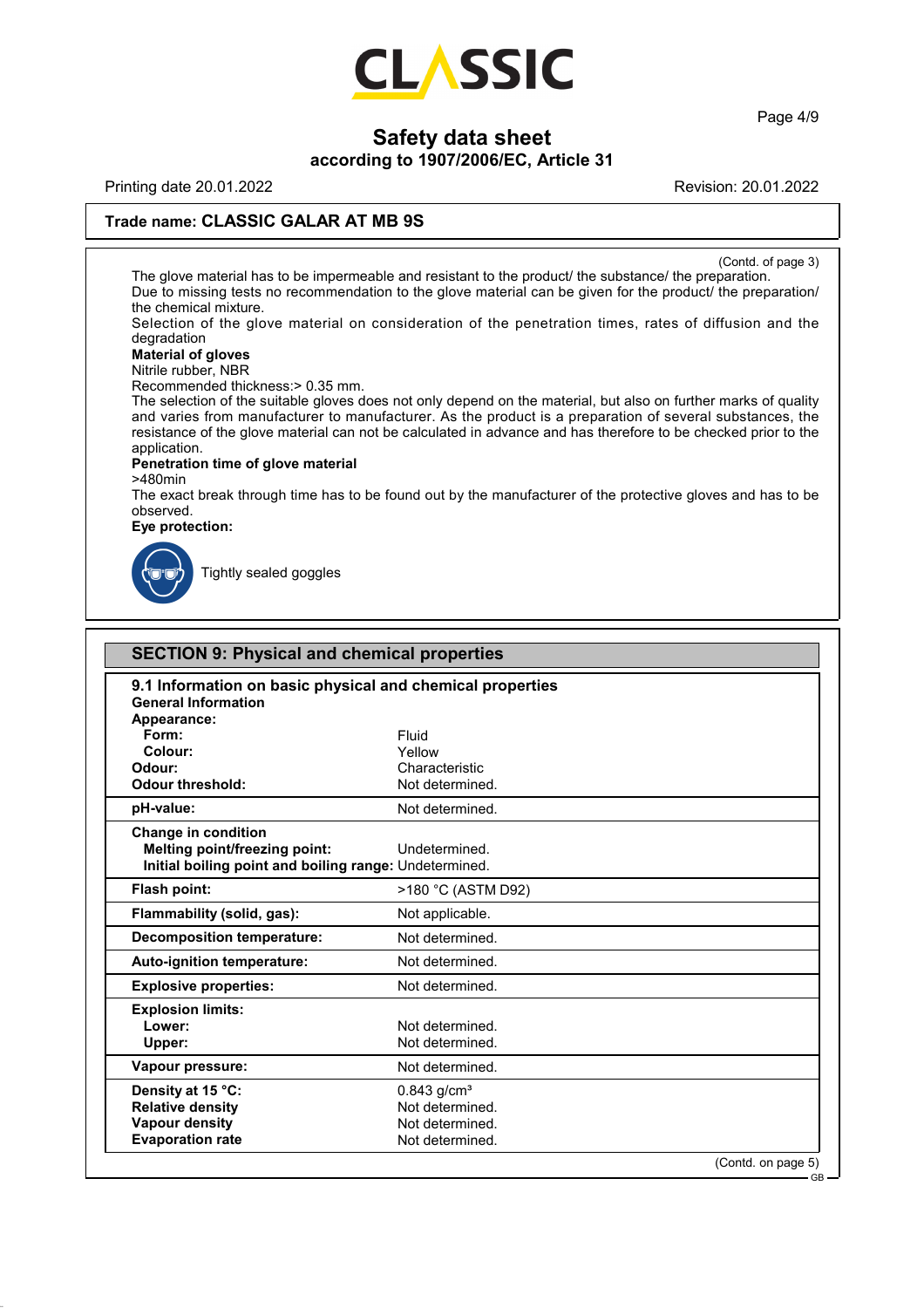

Page 5/9

# **Safety data sheet**

## **according to 1907/2006/EC, Article 31**

Printing date 20.01.2022 Revision: 20.01.2022

### **Trade name: CLASSIC GALAR AT MB 9S**

|                                            | (Contd. of page 4)                                          |
|--------------------------------------------|-------------------------------------------------------------|
| Solubility in / Miscibility with<br>water: | Slightly soluble, the product remains on the water surface. |
| Partition coefficient: n-octanol/water:    | Not determined.                                             |
| <b>Viscosity:</b>                          |                                                             |
| Dynamic:                                   | Not determined.                                             |
| Kinematic at 40 $°C$ :                     | $21 \text{ mm}^2$ /s                                        |
| 9.2 Other information                      | No further relevant information available.                  |

#### **SECTION 10: Stability and reactivity**

**10.1 Reactivity** Stable under normal use conditions.

**10.2 Chemical stability**

**Thermal decomposition / conditions to be avoided:** No decomposition if used according to specifications. **10.3 Possibility of hazardous reactions**

No hazardous reaction when handled and stored according to provisions.

**10.4 Conditions to avoid** No further relevant information available.

**10.5 Incompatible materials:** Strong oxidizers. acids. Bases.

**10.6 Hazardous decomposition products:** No dangerous decomposition products known.

#### **SECTION 11: Toxicological information**

#### **11.1 Information on toxicological effects**

**Acute toxicity** Based on available data, the classification criteria are not met. **Primary irritant effect:**

**Skin corrosion/irritation** Based on available data, the classification criteria are not met. **Serious eye damage/irritation** Based on available data, the classification criteria are not met. **Respiratory or skin sensitisation** Based on available data, the classification criteria are not met. **Additional toxicological information:**

**CMR effects (carcinogenity, mutagenicity and toxicity for reproduction)**

**Germ cell mutagenicity** Based on available data, the classification criteria are not met.

**Carcinogenicity** Based on available data, the classification criteria are not met.

**Reproductive toxicity** Based on available data, the classification criteria are not met.

**STOT-single exposure** Based on available data, the classification criteria are not met.

**STOT-repeated exposure** Based on available data, the classification criteria are not met.

**Aspiration hazard** Based on available data, the classification criteria are not met.

#### **SECTION 12: Ecological information**

#### **12.1 Toxicity**

**Aquatic toxicity:**

Ecology - general: Harmful to aquatic organisms, may cause long-term adverse effects in the aquatic environment.

Hazardous to the aquatic environment, short-term (acute): Not classified

Hazardous to the aquatic environment, long-term (chronic): Harmful to aquatic life with long lasting effects.

| CAS: 36878-20-3 Reaction products of Benzeneamine, N-phenyl- with nonene (branched) |                                        |  |
|-------------------------------------------------------------------------------------|----------------------------------------|--|
| EC50                                                                                | (>1,000 mg/L (other aquatic organisms) |  |
|                                                                                     | >100 mg/L (Daphnia magna)              |  |
| EC50 72h algae 1                                                                    | 600 mg/l /(3d) (Chlorophyta)           |  |
| ∟C50                                                                                | -100 mg/L (Brachydanio rerio)          |  |
|                                                                                     | $(0.0001)$ and $(0.0000)$              |  |

(Contd. on page 6)

GB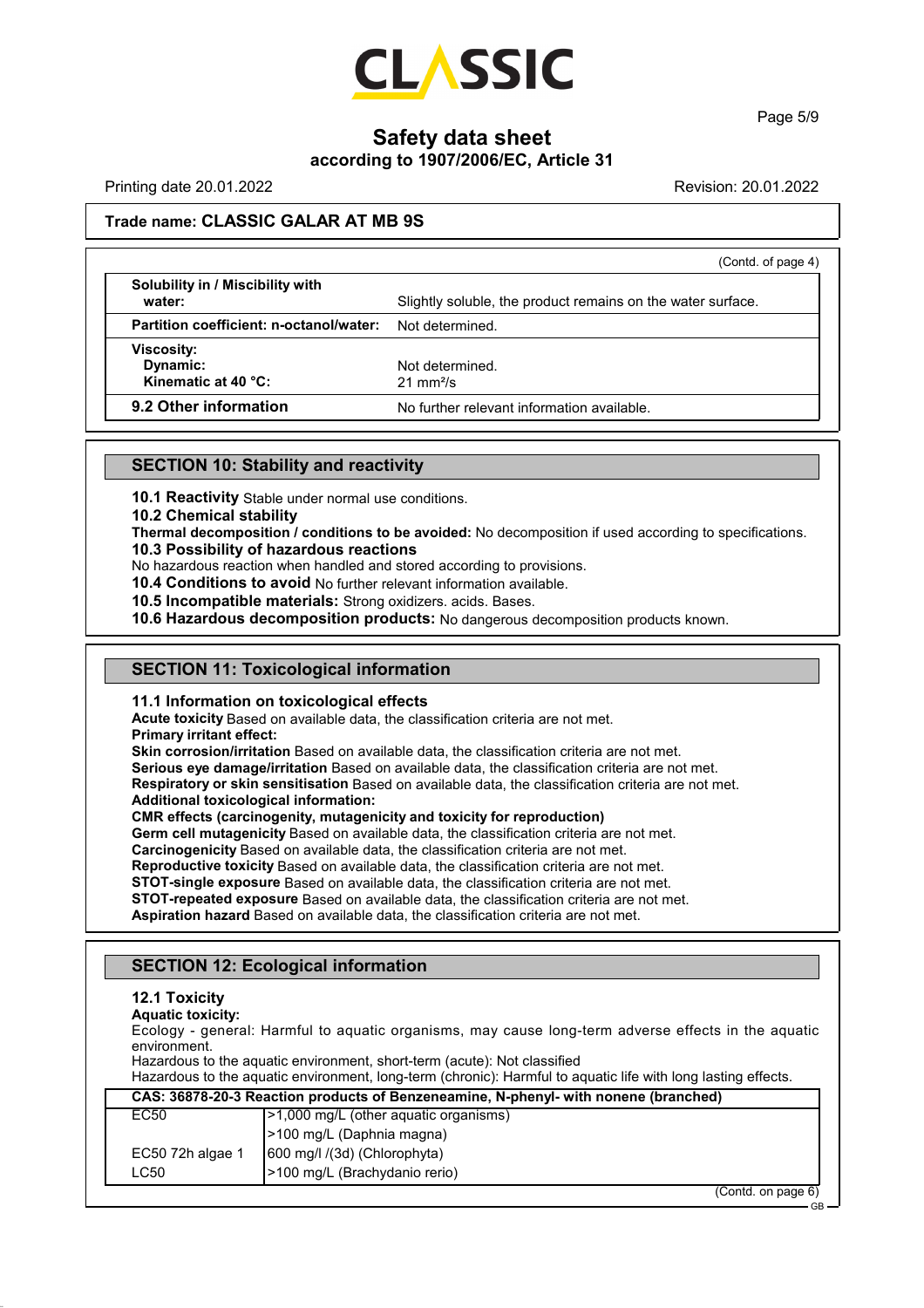

Page 6/9

# **Safety data sheet**

**according to 1907/2006/EC, Article 31**

Printing date 20.01.2022 **Revision: 20.01.2022** 

# **Trade name: CLASSIC GALAR AT MB 9S**

| <b>NOEC</b>                    | CAS: 398141-87-2 thiophene, tetrahydro-, 1,1-dioxide,3-(C9-11-isoalkyloxy) derivs., C10-rich<br>0.63 mg/l /(2DY) (Daphnia magna) |
|--------------------------------|----------------------------------------------------------------------------------------------------------------------------------|
|                                | 1 mg/l /(4DY) (Oncorhynchus mykiss)                                                                                              |
|                                | NOEC chronic algae 0.313 mg/l /(3DY) (Selenastrum capricornutum)                                                                 |
| <b>EC50</b>                    | 4.6 mg/L (Daphnia magna)                                                                                                         |
| EC50 72h algae 1               | 63 mg/l (Selenastrum capricornutum)                                                                                              |
| <b>LC50</b>                    | 3.3 mg/L (Cyprinodon variegatus)                                                                                                 |
|                                | 2.4 mg/L (Oncorhynchus mykiss)                                                                                                   |
|                                | CAS: 67124-09-8 1-(tert-dodecylthio)propan-2-ol                                                                                  |
|                                | NOEC chronic algae 100 mg/l /(4DY) (Selenastrum capricornutum)                                                                   |
| <b>NOEC</b> chronic            | 0.32 mg/l /(2DY) (Daphnia magna)                                                                                                 |
|                                | 0.56 mg/l (Fish)                                                                                                                 |
| <b>EC50</b>                    | 0.58 mg/L (Daphnia magna)                                                                                                        |
| EC50 72h algae 1               | >100 mg/l (Selenastrum capricornutum)                                                                                            |
| <b>LC50</b>                    | >0.75 mg/L (Oncorhynchus mykiss)                                                                                                 |
|                                | Acetamide, 2-hydroxy-, N, N-dicocoalkyl derivs                                                                                   |
| <b>NOEC</b> chronic            | 100 mg/l /(21DY) (Daphnia magna)                                                                                                 |
| <b>EC50</b>                    | 180 mg/L (Daphnia magna)                                                                                                         |
|                                | C14-18 alpha-olefin epoxide, reaction products with boric acid                                                                   |
| NOEC (acute)                   | 32 mg/l /(2DY) (Daphnia magna)                                                                                                   |
| <b>EC50</b>                    | >100 mg/L (Daphnia magna)                                                                                                        |
|                                | >100 mg/L (Selenastrum capricornutum)                                                                                            |
| LC50                           | >100 mg/L (Oncorhynchus mykiss)                                                                                                  |
|                                | CAS: 95-38-5 2-(2-heptadec-8-enyl-2-imidazolin-1-yl)ethanol                                                                      |
| NOEC chronic algae 0.011 mg/l  |                                                                                                                                  |
| <b>EC50</b>                    | $0.34$ mg/L                                                                                                                      |
|                                | 0.163 mg/L (Daphnia magna)                                                                                                       |
| EC50 72h algae 1               | $0.03$ mg/l                                                                                                                      |
| <b>LC50</b>                    | 0.3 mg/L (Brachydanio rerio)                                                                                                     |
|                                | CAS: 1218787-32-6 2,2'-(C16-18 (evennumbered, C18 unsaturated) alkyl imino) diethanol                                            |
|                                | NOEC chronic algae 0.0156 mg/l /(3DY) (Pseudokirchnerella subcapitata)                                                           |
| <b>EC50</b>                    | 0.043 mg/L (Daphnia magna)                                                                                                       |
| EC50 72h algae 1               | 0.0053 mg/l (Pseudokirchnerella subcapitata)                                                                                     |
| <b>LC50</b>                    | 0.1 mg/L (Brachydanio rerio)                                                                                                     |
|                                | 12.2 Persistence and degradability                                                                                               |
|                                | CAS: 36878-20-3 Reaction products of Benzeneamine, N-phenyl- with nonene (branched)                                              |
| <b>Biological degradation</b>  | 0 % /(28d) (OECD TG 301 B)                                                                                                       |
|                                | CAS: 398141-87-2 thiophene, tetrahydro-, 1,1-dioxide,3-(C9-11-isoalkyloxy) derivs., C10-rich                                     |
|                                | Persistence and degradability   Not readily biodegradable.                                                                       |
| BOD (% of ThOD)                | 9.6 % ThOD /(28DY) (OECD TG 301 F)                                                                                               |
|                                | CAS: 67124-09-8 1-(tert-dodecylthio)propan-2-ol                                                                                  |
| BOD (% of ThOD)                | 5.9 % ThOD /(28DY) (OECD TG 301 F)                                                                                               |
|                                | CAS: 1218787-32-6 2,2'-(C16-18 (evennumbered, C18 unsaturated) alkyl imino) diethanol                                            |
| BOD (% of ThOD)                | 63 % ThOD                                                                                                                        |
| 12.3 Bioaccumulative potential |                                                                                                                                  |
|                                |                                                                                                                                  |
|                                | CAS: 36878-20-3 Reaction products of Benzeneamine, N-phenyl- with nonene (branched)                                              |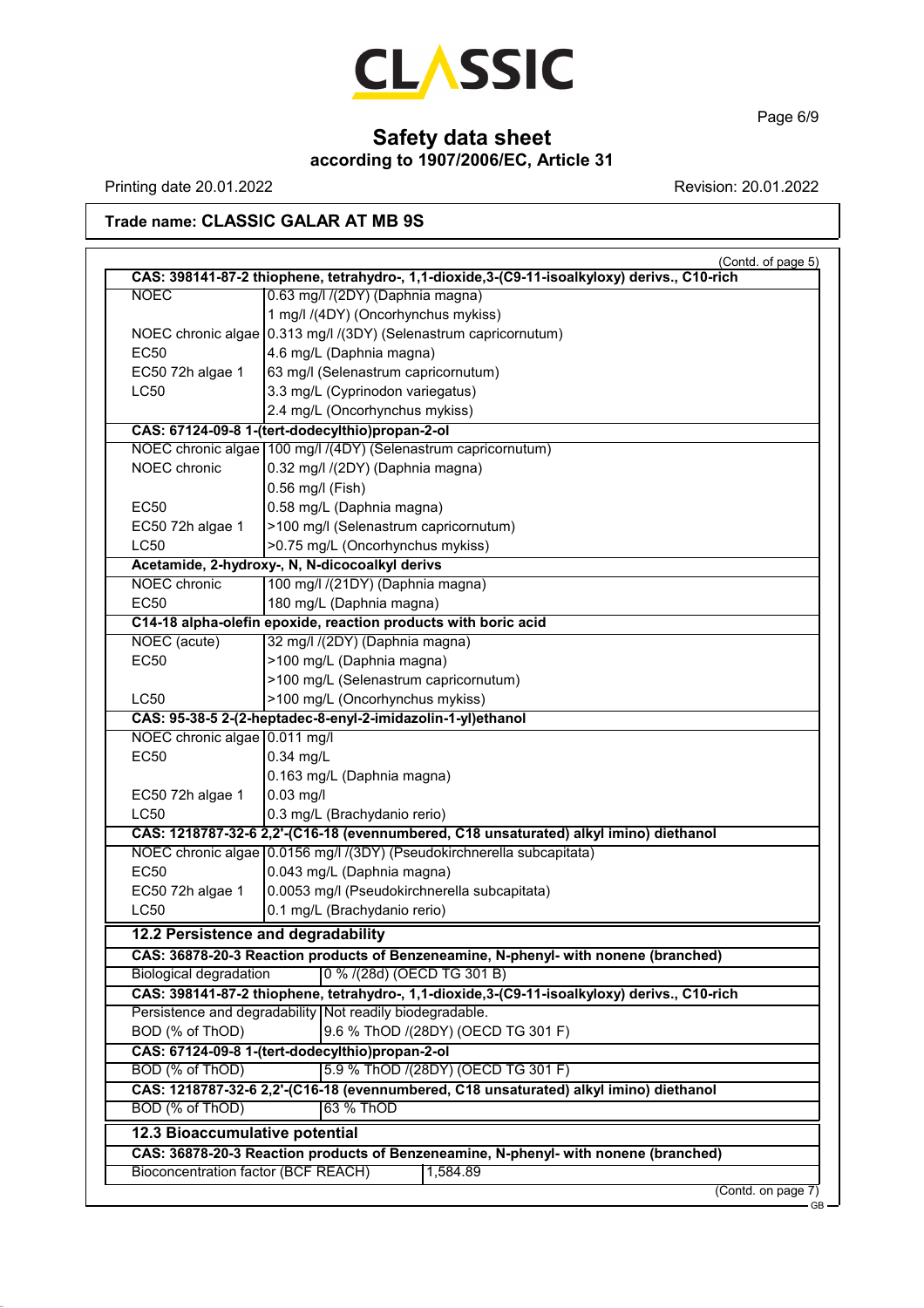

Page 7/9

# **Safety data sheet**

**according to 1907/2006/EC, Article 31**

Printing date 20.01.2022 **Revision: 20.01.2022** Revision: 20.01.2022

## **Trade name: CLASSIC GALAR AT MB 9S**

|                                                                                   | (Contd. of page 6)                                                                                                                                                                                |
|-----------------------------------------------------------------------------------|---------------------------------------------------------------------------------------------------------------------------------------------------------------------------------------------------|
| Partition coefficient n-octanol/water (Log Kow)   10.88                           |                                                                                                                                                                                                   |
|                                                                                   | CAS: 398141-87-2 thiophene, tetrahydro-, 1,1-dioxide,3-(C9-11-isoalkyloxy) derivs., C10-rich                                                                                                      |
| Bioaccumulative potential                                                         | Potential to bioaccumulate.                                                                                                                                                                       |
| Bioconcentration factor (BCF REACH)                                               | 27.54                                                                                                                                                                                             |
| Partition coefficient n-octanol/water (Log Kow) 4.1                               |                                                                                                                                                                                                   |
| CAS: 67124-09-8 1-(tert-dodecylthio)propan-2-ol                                   |                                                                                                                                                                                                   |
| Partition coefficient n-octanol/water (Log Kow) 5.7                               |                                                                                                                                                                                                   |
| C14-18 alpha-olefin epoxide, reaction products with boric acid                    |                                                                                                                                                                                                   |
| Partition coefficient n-octanol/water (Log Kow) 9.4 / Calc.                       |                                                                                                                                                                                                   |
| CAS: 95-38-5 2-(2-heptadec-8-enyl-2-imidazolin-1-yl)ethanol                       |                                                                                                                                                                                                   |
| Partition coefficient n-octanol/water (Log Kow)   > 7                             |                                                                                                                                                                                                   |
|                                                                                   | CAS: 1218787-32-6 2,2'-(C16-18 (evennumbered, C18 unsaturated) alkyl imino) diethanol                                                                                                             |
| Partition coefficient n-octanol/water (Log Kow) 3.6                               |                                                                                                                                                                                                   |
| <b>BCF</b> fish 1                                                                 | 110.2 /mg/kg                                                                                                                                                                                      |
| 12.4 Mobility in soil                                                             |                                                                                                                                                                                                   |
|                                                                                   | CAS: 398141-87-2 thiophene, tetrahydro-, 1,1-dioxide,3-(C9-11-isoalkyloxy) derivs., C10-rich                                                                                                      |
| Ecology - soil Adsorbs into the soil.                                             |                                                                                                                                                                                                   |
| <b>Ecotoxical effects:</b>                                                        |                                                                                                                                                                                                   |
| <b>Remark: Harmful to fish</b>                                                    |                                                                                                                                                                                                   |
| Additional ecological information:                                                |                                                                                                                                                                                                   |
| <b>General notes:</b>                                                             |                                                                                                                                                                                                   |
| Harmful to aquatic organisms                                                      |                                                                                                                                                                                                   |
|                                                                                   | Water hazard class 3 (German Regulation) (Self-assessment): extremely hazardous for water<br>Do not allow product to reach ground water, water course or sewage system, even in small quantities. |
| Danger to drinking water if even extremely small quantities leak into the ground. |                                                                                                                                                                                                   |
| 12.5 Results of PBT and vPvB assessment                                           |                                                                                                                                                                                                   |
|                                                                                   |                                                                                                                                                                                                   |
| <b>PBT:</b> Not applicable.                                                       |                                                                                                                                                                                                   |
| vPvB: Not applicable.                                                             |                                                                                                                                                                                                   |
| 12.6 Other adverse effects No further relevant information available.             |                                                                                                                                                                                                   |

# **SECTION 13: Disposal considerations**

#### **13.1 Waste treatment methods**

**Recommendation** Dispose of waste according to applicable legislation.

#### **Uncleaned packaging:**

**Recommendation:** Disposal must be made according to official regulations.

| <b>SECTION 14: Transport information</b>        |               |                    |
|-------------------------------------------------|---------------|--------------------|
| 14.1 UN-Number<br>ADR, IMDG, IATA               | not regulated |                    |
| 14.2 UN proper shipping name<br>ADR, IMDG, IATA | not regulated |                    |
| 14.3 Transport hazard class(es)                 |               |                    |
| ADR, ADN, IMDG, IATA<br><b>Class</b>            | not regulated |                    |
|                                                 |               | (Contd. on page 8) |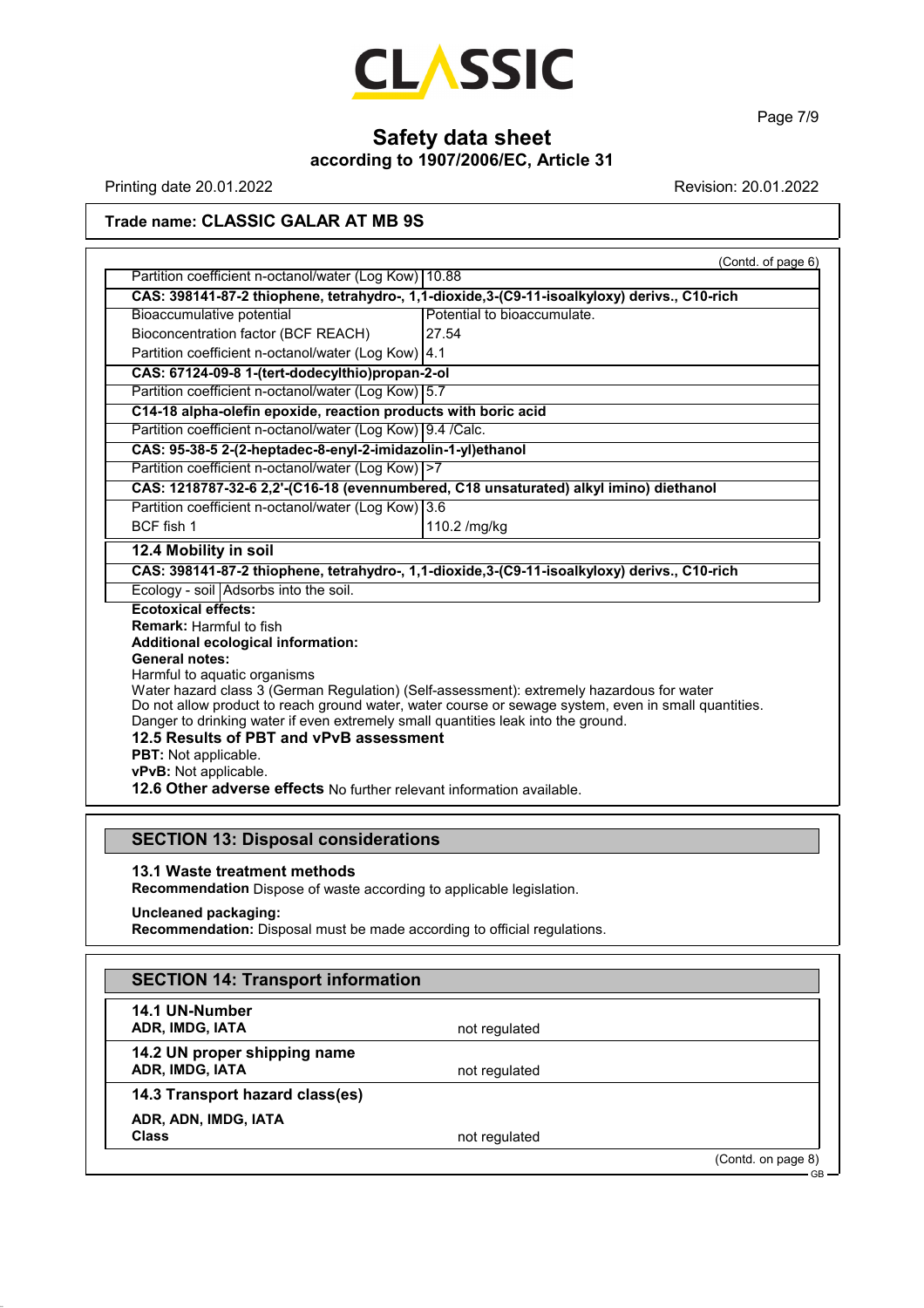

Page 8/9

# **Safety data sheet**

#### **according to 1907/2006/EC, Article 31**

Printing date 20.01.2022 Revision: 20.01.2022

#### **Trade name: CLASSIC GALAR AT MB 9S**

|                                              |                 | (Contd. of page 7) |
|----------------------------------------------|-----------------|--------------------|
| 14.4 Packing group<br>ADR, IMDG, IATA        | not regulated   |                    |
| <b>14.5 Environmental hazards:</b>           | Not applicable. |                    |
| 14.6 Special precautions for user            | Not applicable. |                    |
| 14.7 Transport in bulk according to Annex II |                 |                    |
| of Marpol and the IBC Code                   | Not applicable. |                    |
| <b>UN "Model Regulation":</b>                | not regulated   |                    |
|                                              |                 |                    |

#### **SECTION 15: Regulatory information**

**15.1 Safety, health and environmental regulations/legislation specific for the substance or mixture**

**Directive 2012/18/EU**

**Named dangerous substances - ANNEX I** None of the ingredients is listed.

**15.2 Chemical safety assessment:** A Chemical Safety Assessment has not been carried out.

#### **SECTION 16: Other information**

This information is based on our present knowledge. However, this shall not constitute a guarantee for any specific product features and shall not establish a legally valid contractual relationship.

#### **Relevant phrases**

H302 Harmful if swallowed. H304 May be fatal if swallowed and enters airways.

H314 Causes severe skin burns and eye damage.

H317 May cause an allergic skin reaction.

H318 Causes serious eye damage.

H373 May cause damage to organs through prolonged or repeated exposure.

H400 Very toxic to aquatic life.

H410 Very toxic to aquatic life with long lasting effects.

H411 Toxic to aquatic life with long lasting effects.

H412 Harmful to aquatic life with long lasting effects.

H413 May cause long lasting harmful effects to aquatic life.

#### **Department issuing SDS:** Produktmanagement

#### **Contact:** Produktmanagement

**Abbreviations and acronyms:**

ADR: Accord relatif au transport international des marchandises dangereuses par route (European Agreement Concerning the International Carriage of Dangerous Goods by Road)

IMDG: International Maritime Code for Dangerous Goods

IATA: International Air Transport Association GHS: Globally Harmonised System of Classification and Labelling of Chemicals

EINECS: European Inventory of Existing Commercial Chemical Substances

ELINCS: European List of Notified Chemical Substances

CAS: Chemical Abstracts Service (division of the American Chemical Society) PBT: Persistent, Bioaccumulative and Toxic

vPvB: very Persistent and very Bioaccumulative

Acute Tox. 4: Acute toxicity – Category 4 Skin Corr. 1C: Skin corrosion/irritation – Category 1C

Eye Dam. 1: Serious eye damage/eye irritation – Category 1

Skin Sens. 1: Skin sensitisation – Category 1

Skin Sens. 1B: Skin sensitisation – Category 1B

STOT RE 2: Specific target organ toxicity (repeated exposure) – Category 2 Asp. Tox. 1: Aspiration hazard – Category 1

Aquatic Acute 1: Hazardous to the aquatic environment - acute aquatic hazard – Category 1

Aquatic Chronic 1: Hazardous to the aquatic environment - long-term aquatic hazard – Category 1

Aquatic Chronic 2: Hazardous to the aquatic environment - long-term aquatic hazard – Category 2 Aquatic Chronic 3: Hazardous to the aquatic environment - long-term aquatic hazard – Category 3

(Contd. on page 9)

GB